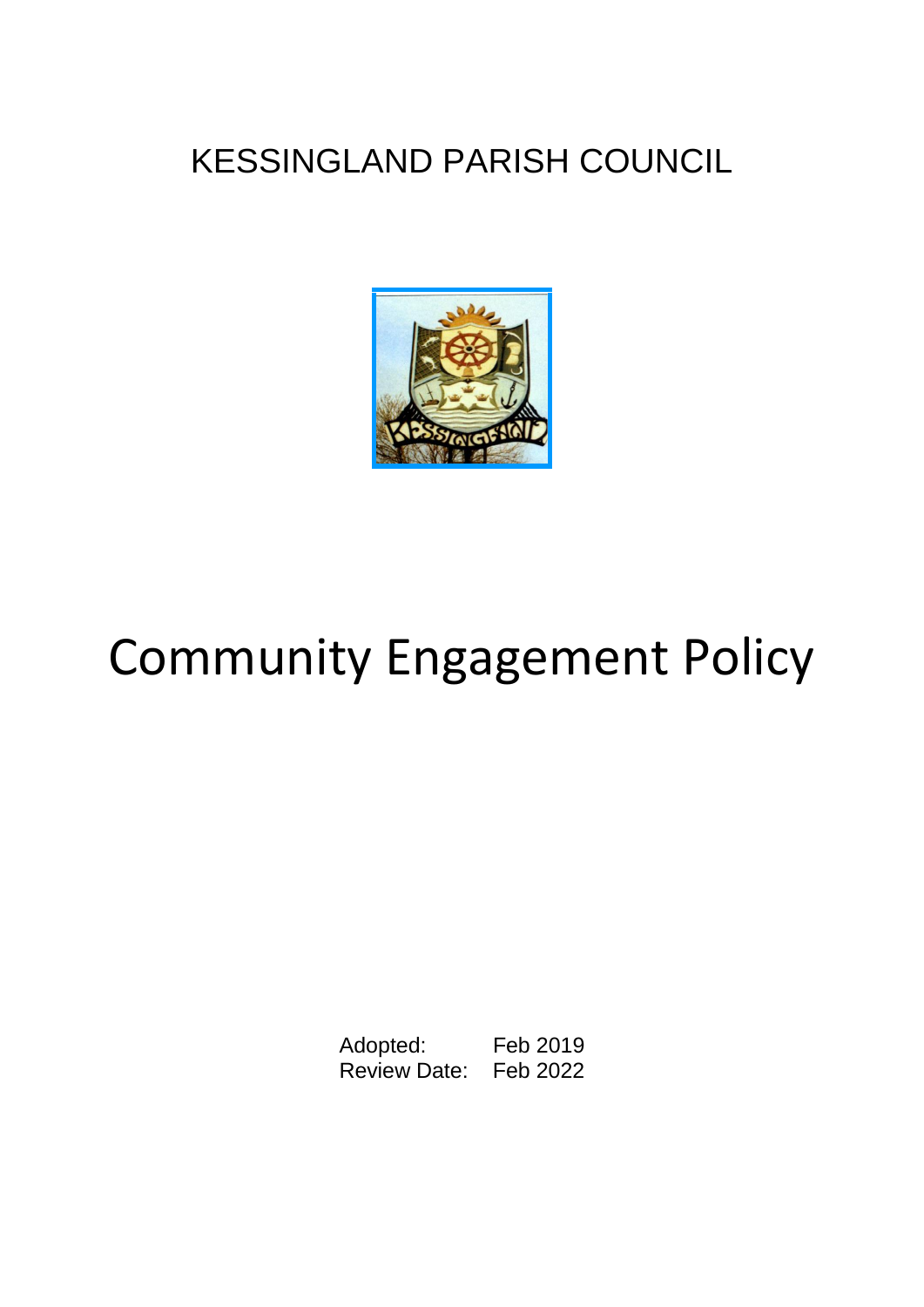### **KESSINGLAND PARISH COUNCIL**



## **COMMUNITY ENGAGEMENT POLICY**

#### **Introduction**

Kessingland Parish Council is the tier of local government which is closest to the local community and as such it is able to develop good links with residents. The Council realises that the services it provides should reflect the needs of its parishioners and the locality. It acknowledges that residents should have greater influence over local services and be involved in decisions affecting them and their local area and in shaping the future of their parish.

The Council and the individual Councillors elected to serve on it play a vital role as they make decisions about services and facilities in the village which affect the quality of life for residents and for those who work in or visit the village. We aim to make a positive difference to the lives of our community.

This Policy outlines how the Council will endeavour to ensure that the community is kept informed about and is able to contribute to the activities and decision-making of the Council for the benefit of everyone associated with the village.

#### **Objectives**

Kessingland Parish Council strives to be an open and transparent Council, which values the opinions of the community which it serves and makes information about the Council's activities and expenditure readily available to the public. We will regularly publish and update this information, invite comments and listed to the needs and concerns of residents and will do everything within our powers and financial constraints to make Kessingland a better place to live, work or visit.

The Council will:

- Encourage effective local community engagement.
- Ensure that community engagement is embedded within the Council so there is clear understanding of the need to engage with communities about decisions that affect them.
- Provide clear and open communication to ensure that information is made accessible to all.
- Identify how the Council can enhance its profile by improving engagement with the wider community, especially with reference to hard to reach groups.
- Encourage feedback from the community.
- Develop a network of relationships between the Council, individuals, voluntary and community groups.
- Listen and promote understanding from a range of people to identity aspirations, needs and problems of local people and groups.
- Ensure that the views of local people are heard and used to develop, enhance and improve service, the environment and the quality of life for residents.

The Council will ensure that:

- The problems and needs of local people are clearly identified so that appropriate new or improved facilities / services can be provided.
- Those participating feel empowered by being involved in decision making in their community.
- The quality and delivery of services within the parish are improved, planned and shaped according to local needs and priorities, including the future planning of services.
- The general wellbeing of the parish and its residents are enhanced.
- The promotion of a stronger, more active and cohesive parish is achieved.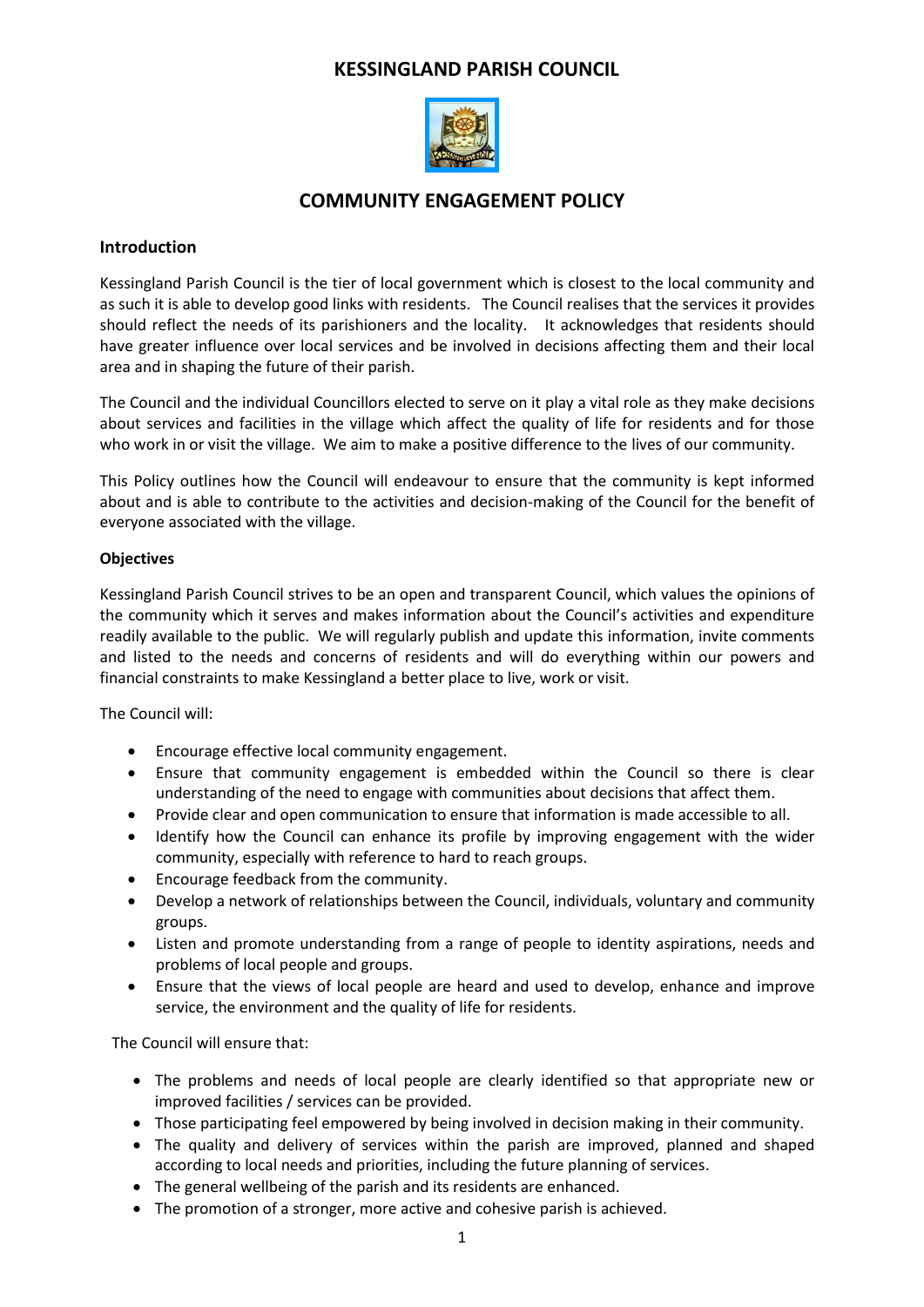- The roles of Councillors are better understood and the capacity of local councillors to act as leaders of the community they represent are strengthened.
- Enhanced leadership by the Council and greater interest in elections and standing for the Parish Council.
- Improved satisfaction with local public services

#### **Defining the Community**

The community of Kessingland is defined as consisting of:

- Residents of the parish
- Users of Parish Council Services
- Visitors / tourists
- The playing field users
- Francis Road and Church Road Play Area and Car Park users
- Visitors to the Marshes Nature Reserve
- Young people who live or go to school in the village
- Those who work, whether permanently or temporarily, in the parish
- Businesses
- Interest groups, club and societies
- Voluntary and charitable organisations
- Groups of people defined by a common factor such as age, disability, faith and other groups
- Councillors and public service representatives.

In particular, the Council will attempt to engage with those hard to reach groups who experience social exclusion and are sometimes perceived as being disempowered. Such examples include young people, elderly people, those with physical disabilities, language barriers, financial constraints, cultural differences or social expectations. The Parish Council will endeavour to communicate with these groups to seek their views but it is recognised that some people wish to exclude themselves through personal choice.

#### **Principles of Community Engagement**

The Parish Council will adhere to the following principles for community engagement:

**Honesty and Openness** – We will make clear the purpose of any engagement activity and will use the right methods, proportionate to the significance of the issues, to engage the local community. We will be clear about what can be influenced and will use honest, accurate and unbiased information.

**Listening** – We will listen and respond to individuals and communities, enabling services and empowering parishioners to play an effective role in setting priorities, designing services and influencing decisions to shape their local area.

**Inclusion** – We will undertake fair and impartial engagement to a high standard to ensure that all parishioners are offered equal opportunities to participate in issues that may affect them and make a difference.

**Working Together** – We will act together when appropriate with a consistent approach to community engagement. We will share knowledge and information openly with parishioners and partner organisations, whilst respecting confidentiality. We will use what has been learnt from contact with local people to better understand and engage with the community and to improve the delivery of services.

**Keeping in Touch** – We will provide feedback and demonstrate the changes that are made as a result of engagement.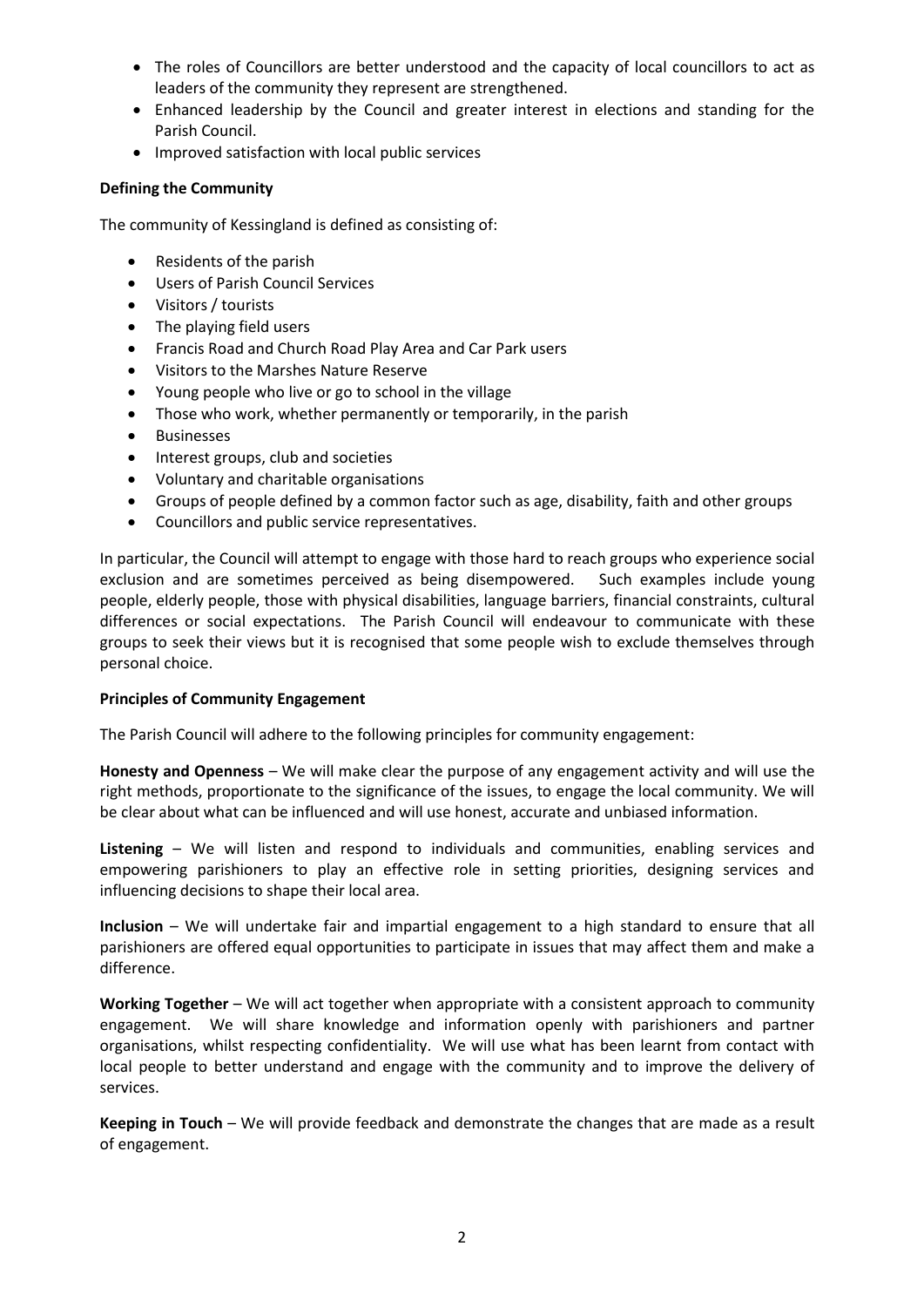#### **Facilitating Community Engagement**

The Parish Council will facilitate community engagement in the following ways:

- Making information on what decisions are being considered and how residents can influence or contribute to discussions in good time.
- Methods used to promote engagement will be through the Parish Council website, notice boards, newsletters, Facebook page (social media), consultations, surveys, focus groups, workshops, reports and word of mouth.
- All Parish Council meeting are open to the public and press to attend and there is a period set aside for residents to speak on items on the Agenda.
- Parish Council Agendas are available on the website and on notice boards or a copy can be provided on request.
- The Minutes from Parish Council meetings are made available on the website or a copy can be provided on request.
- Planning applications are considered at the monthly Parish Council meetings details for which are included on the Agenda. Equal opportunity is given to applicants, supporters, objectors and local community groups.
- Details of how to contact the Parish Clerk and Parish Councillors are included on notice boards, in the newsletter and on the Council website.
- A Schedule detailing the dates of all Parish Council meetings is available on the website and on notice boards. The date for the next scheduled Parish Council meeting is also included on the end of Agendas.
- Producing an Annual Report on the Parish Council's activities over the previous year, informing residents on important issues. Copies of the report will be available at the Annual Meeting of Parish and on the Council's website, availability of the report on Facebook and copies made available in the Parish Council Office and in the library.
- The Council will be open, transparent and accountable in its dealings with residents and the community and will make information on its policies and procedures freely available.
- We will respond positively to complements and complaints that are received and respond appropriately in accordance with the Council's Complaints Procedure.
- We will be receptive to requests from residents or communities and will attempt to be flexible in order to ensure their opinions are known not only to the Parish Council but also to other organisations.
- Parish Councillors will continue to represent the Council on various outside bodies to ensure that they are kept informed of their communities needs.
- The provision of information to the public under the Freedom of Information Act 2000 and the Council's Publication Scheme.

#### **Communication**

Kessingland Parish Council is committed to improving community engagement by:

 Improving relationships with community groups, including developing measures to harness the views and opinions of people and groups who are often missed out of community engagement activities.